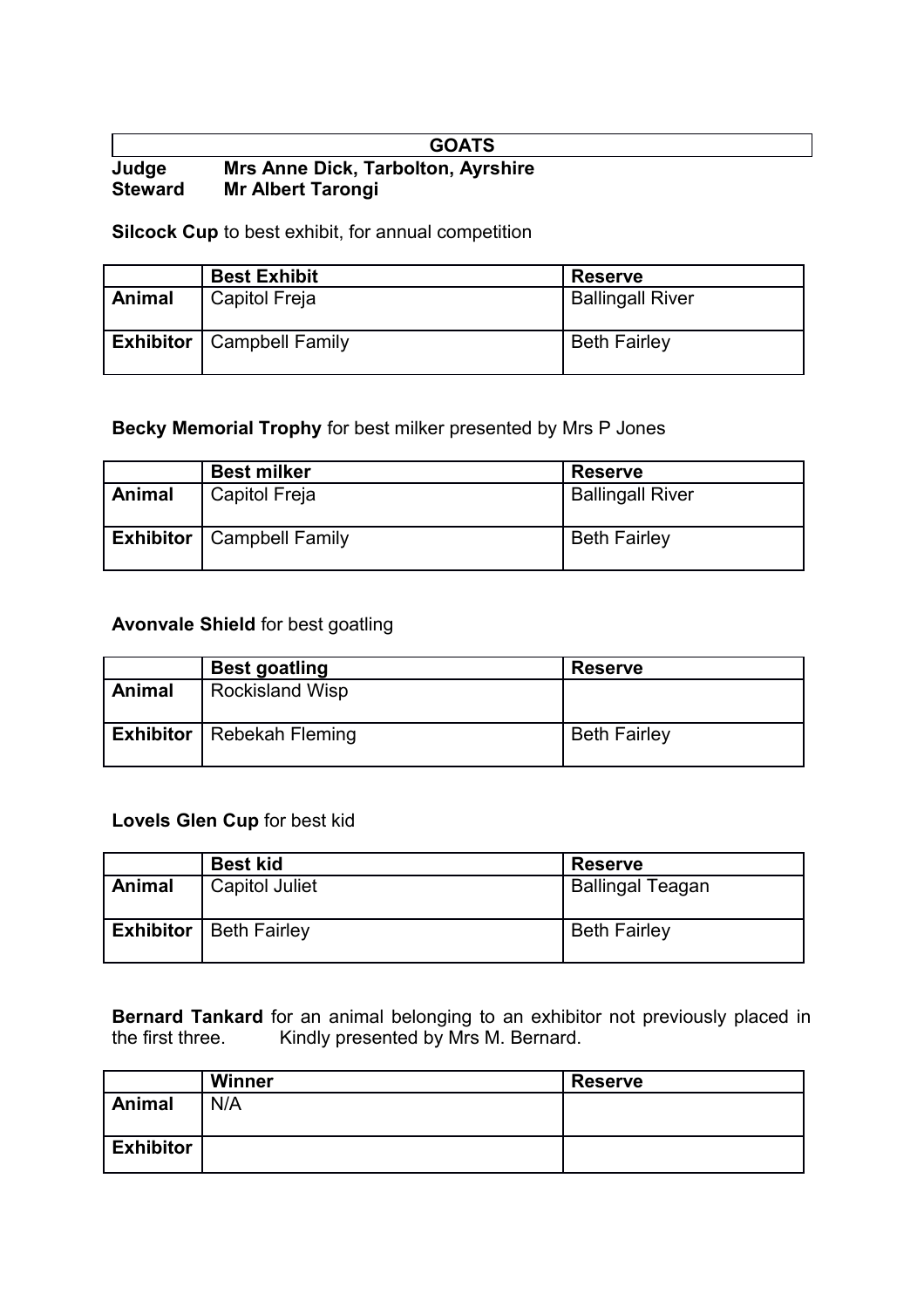# **Scottish Goat Keepers Federation Rosette** for best goatling

|        | <b>Best goatling rosette</b>       | <b>Reserve</b>      |
|--------|------------------------------------|---------------------|
| Animal | <b>Rockisland Wisp</b>             |                     |
|        | <b>Exhibitor</b>   Rebekah Fleming | <b>Beth Fairley</b> |

# **Highland Goat Club Rosette** for best kid

|               | <b>Best kid rosette</b>         | <b>Reserve</b>          |
|---------------|---------------------------------|-------------------------|
| <b>Animal</b> | <b>Capitol Juliet</b>           | <b>Ballingal Teagan</b> |
|               | <b>Exhibitor</b>   Beth Fairley | <b>Beth Fairley</b>     |

### **Ladeside Special Rosette** for best Anglo Nubian

|                  | <b>Best Anglo Nubian</b> | <b>Reserve</b> |
|------------------|--------------------------|----------------|
| <b>Animal</b>    | N/A                      |                |
|                  |                          |                |
| <b>Exhibitor</b> |                          |                |
|                  |                          |                |

# **201** White goat having borne a kid

 $341$  Campbell Family

340 Campbell Family<br>
341 Campbell Family Capitol Freja

| 1 <sup>st</sup> Campbell Family (341) $\vert$ 2 <sup>nd</sup> Campbell Family |  | rd و |
|-------------------------------------------------------------------------------|--|------|
|-------------------------------------------------------------------------------|--|------|

# **202** Coloured goat having borne a kid

342 Campbell Family

331 Beth Fairley **Ballingall River**<br>342 Campbell Family **Ballingall River** 

| 1 <sup>st</sup> Beth Fairley | ond r<br>. .<br>Campbell Family | rd و |
|------------------------------|---------------------------------|------|
|------------------------------|---------------------------------|------|

# **203** Anglo-Nubian goat having borne a kid

- 
- 343 Campbell Family Linnavon Juniper

332 Beth Fairley **Ballingall Tasha** 

|                 | 1 <sup>st</sup> Beth Fairley | ond                                                                   | ord |
|-----------------|------------------------------|-----------------------------------------------------------------------|-----|
|                 |                              |                                                                       |     |
| 20 <sub>A</sub> |                              | White and time and 12 months and under 2 years not having horne a kid |     |

**204** White goatling age 12 months and under 2 years not having borne a kid No entries